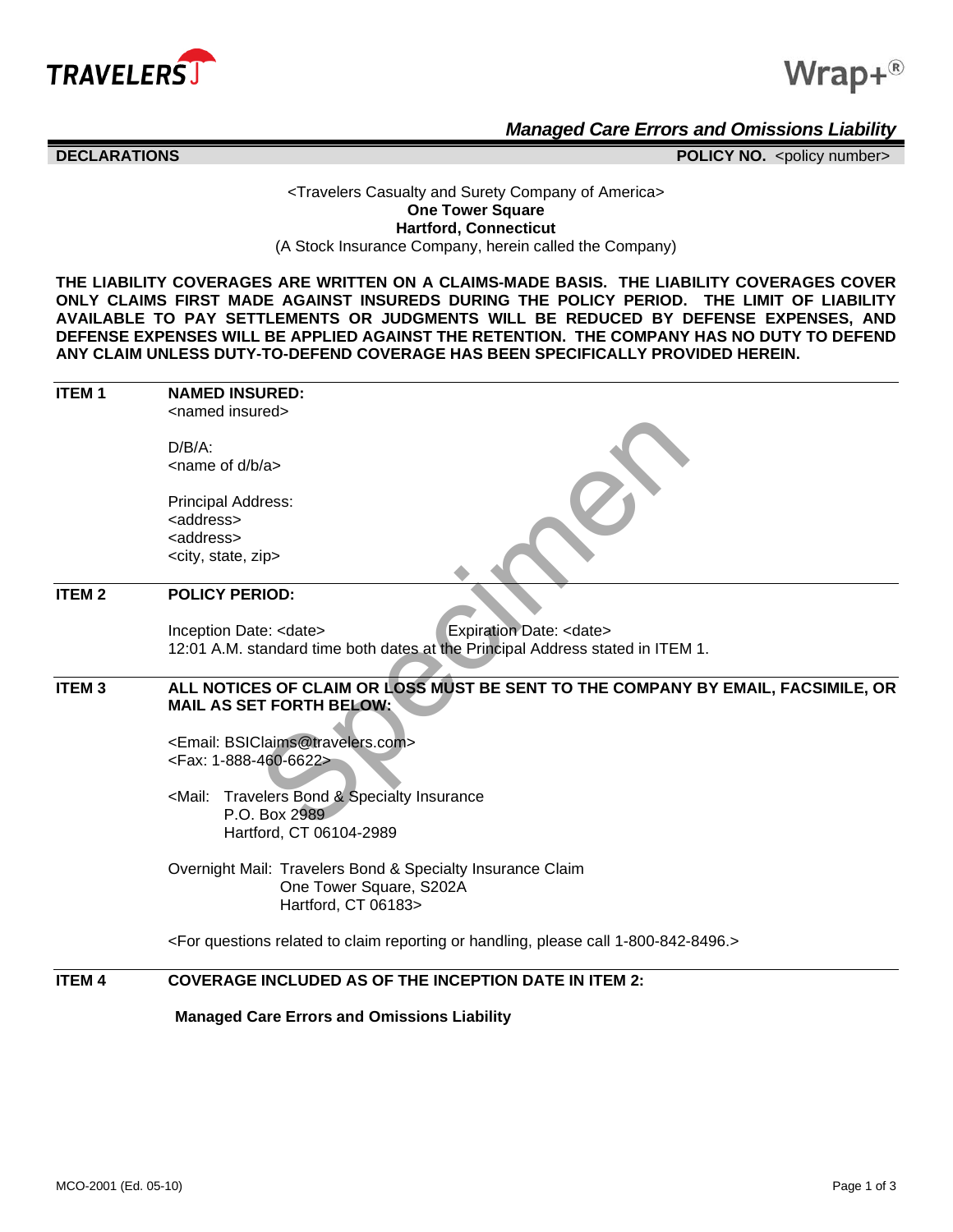| <b>ITEM 5</b>  | Only those coverage features marked " $\boxtimes$ Applicable" are included in this policy.<br><b>Managed Care Errors and Omissions Liability</b> |                                              |                                                                                              |  |
|----------------|--------------------------------------------------------------------------------------------------------------------------------------------------|----------------------------------------------|----------------------------------------------------------------------------------------------|--|
|                |                                                                                                                                                  |                                              |                                                                                              |  |
|                | <b>Limits of Liability:</b>                                                                                                                      | \$ <amount><br/>\$<amount></amount></amount> | for each Claim; not to exceed<br>for all Claims                                              |  |
|                | <b>Additional Defense</b><br>Coverage:                                                                                                           | Applicable                                   | Not Applicable                                                                               |  |
|                | <b>Additional Defense</b><br><b>Limit of Liability:</b>                                                                                          | for all Claims<br>\$ <amount></amount>       |                                                                                              |  |
|                | <b>Retention:</b><br>for each Claim<br>\$ <amount></amount>                                                                                      |                                              |                                                                                              |  |
|                | <b>Prior and Pending</b><br><b>Proceeding Date:</b>                                                                                              | <date></date>                                |                                                                                              |  |
|                | <b>Continuity Date:</b>                                                                                                                          | <date></date>                                |                                                                                              |  |
| <b>ITEM 6</b>  | PREMIUM FOR THE POLICY PERIOD:                                                                                                                   |                                              |                                                                                              |  |
|                | \$ <amount></amount>                                                                                                                             |                                              |                                                                                              |  |
|                | \$ <amount></amount>                                                                                                                             |                                              | Annual Installment Premium if ITEM 10 below is applicable                                    |  |
| <b>ITEM7</b>   | <b>TYPE OF LIABILITY COVERAGE:</b>                                                                                                               |                                              |                                                                                              |  |
|                | Reimbursement                                                                                                                                    |                                              |                                                                                              |  |
|                | Duty-to-Defend                                                                                                                                   |                                              |                                                                                              |  |
|                | Only the type of liability coverage marked " $\boxtimes$ " is included in this policy.                                                           |                                              |                                                                                              |  |
| <b>ITEM8</b>   | <b>LIABILITY COVERAGE EXTENDED REPORTING PERIOD:</b>                                                                                             |                                              |                                                                                              |  |
|                | <b>Additional Premium Percentage:</b><br><percentage>%</percentage>                                                                              |                                              |                                                                                              |  |
|                | <b>Additional Months:</b>                                                                                                                        | <number months="" of=""></number>            |                                                                                              |  |
|                | Liability Coverage Terms and Conditions)                                                                                                         |                                              | (If exercised in accordance with Section III. CONDITIONS O. EXTENDED REPORTING PERIOD of the |  |
| <b>ITEM9</b>   | <b>LIABILITY COVERAGE RUN-OFF EXTENDED REPORTING PERIOD:</b>                                                                                     |                                              |                                                                                              |  |
|                | <b>Additional Premium Percentage:</b><br><percentage>%</percentage>                                                                              |                                              |                                                                                              |  |
|                | <b>Additional Months:</b><br><number months="" of=""></number>                                                                                   |                                              |                                                                                              |  |
|                | (If exercised in accordance with Section III. CONDITIONS K. CHANGE OF CONTROL of the Liability<br><b>Coverage Terms and Conditions)</b>          |                                              |                                                                                              |  |
| <b>ITEM 10</b> |                                                                                                                                                  |                                              | ANNUAL REINSTATEMENT OF THE LIABILITY COVERAGE LIMIT OF LIABILITY:                           |  |
|                | Applicable                                                                                                                                       |                                              |                                                                                              |  |
|                | Not Applicable                                                                                                                                   |                                              |                                                                                              |  |
|                | Only those coverage features marked " $\boxtimes$ Applicable" are included in this policy.                                                       |                                              |                                                                                              |  |